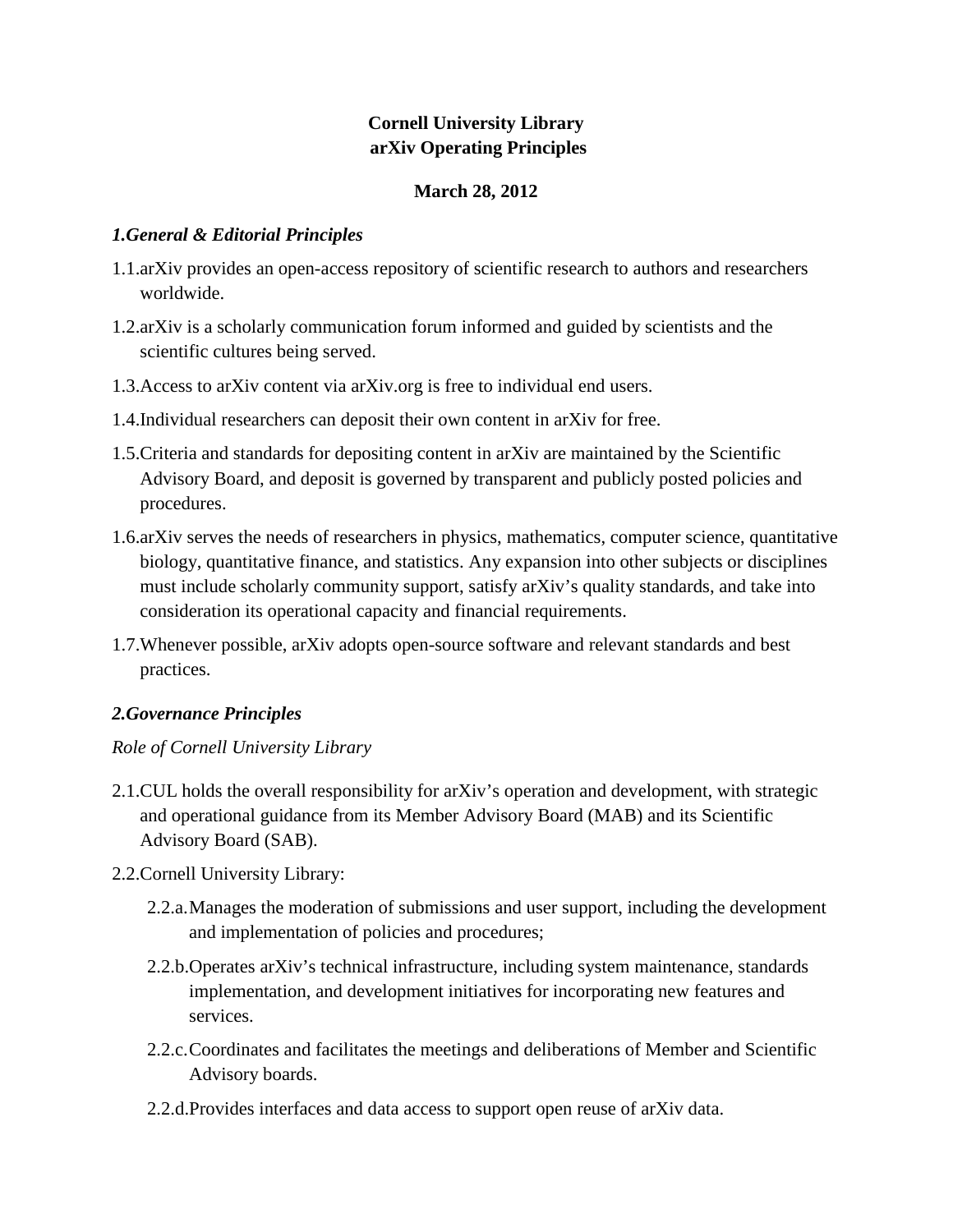- 2.2.e.Assumes responsibility for archiving to ensure long-term access and maintains arXiv mirror sites.
- 2.2.f. Establishes and maintains collaborations with related initiatives to improve services for the scientific community through interoperability and through sharing tools and software.
- 2.2.g.Administers the arXiv membership program and assumes ultimate financial responsibility for running arXiv.
- 2.2.h.Maintains a transparent and open communication strategy to engage and inform arXiv's key stakeholders.
- 2.2.i. Bears responsibility for developing a succession plan in the event it can no longer host the service.

### *3.Role of the Member Advisory Board*

 $\overline{a}$ 

- 3.1.A Member Advisory Board is elected from arXiv's membership and serves as a consultative body.
- 3.2.The board represents participating institutions' interests and advises CUL on issues related to repository management and development, standards implementation, interoperability, development priorities, business planning, and outreach and advocacy.
- 3.3.Membership in arXiv and representation on the MAB is reserved for libraries, research institutions, laboratories, and foundations that contribute to the financial support of the service.
- 3.4.Voting for representatives to the MAB is open to all eligible member institutions, each of which shall have one vote. Member institutions may delegate their representation to a consortium or other proxy,<sup>[1](#page-1-0)</sup> with the voting representation of such proxies being equal to the number of members represented.
- 3.5.The MAB is chaired by the arXiv Program Director from CUL and includes two members of the Scientific Advisory Board as non-voting *ex officio* members. The CUL IT and usersupport leads attend meetings as non-voting members to participate in discussions and provide background information.
- 3.6.The MAB reviews and comments on arXiv budgets proposed by CUL.

<span id="page-1-0"></span> $<sup>1</sup>$  Funders may make their payment of membership fees for individual institutions conditional on those institutions</sup> designating the funder their proxy. However, monitoring such requirements would be beyond arXiv's purview.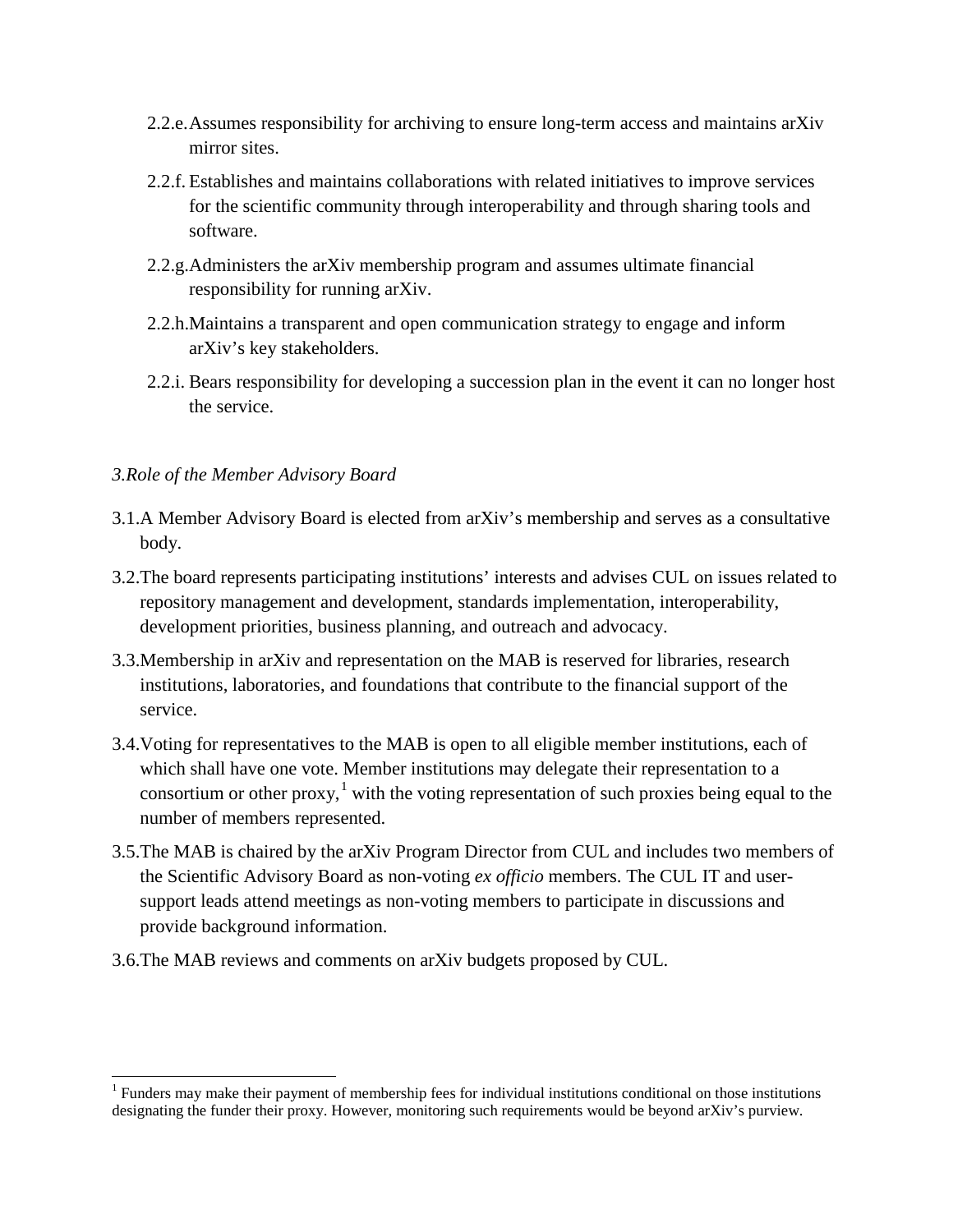#### *4.Role of the Scientific Advisory Board*

- 4.1.The Scientific Advisory Board is composed of scientists and researchers in areas covered by arXiv. Chairs of subject Advisory Committees serve as *ex officio* members of the board. The selection process for the remaining members will be delineated in arXiv board bylaws.
- 4.2.The SAB selects a Chair from among its members. The Chair works with the arXiv director of user support to coordinate SAB activities. The roles of the Chair and the arXiv director of user support, with respect to the SAB, will be specified in arXiv board bylaws.

#### 4.3.The SAB:

- 4.3.a. Provides advice and guidance pertaining to the intellectual oversight of arXiv, with particular focus on the policies and operation of arXiv's moderation system.
- 4.3.b. Reviews the criteria and standards for deposit in arXiv and proposes revisions to those criteria and standards as it deems warranted.
- 4.3.c. Proposes new subject or discipline domains to be covered by arXiv and/or reviews proposals for such domains.
- 4.3.d. Provides scientist feedback on arXiv development projects proposed by the MAB.
- 4.3.e. Makes recommendations regarding development projects in particular, suggestions about improvements to the systems that support submission and moderation processing.
- 4.4.Two members of the MAB serve as non-voting *ex officio* members of the SAB.
- 4.5.The CUL IT and user support leads attend SAB meetings as non-voting members to participate in discussions and provide background information.

### *5.General Governance Principles*

 $\overline{a}$ 

- 5.1.To ensure transparency and accountability, arXiv provides annual operational and financial reports to member institutions.
- 5.2.The SAB and the MAB operate in parallel, complementing each other and providing essential input for CUL.<sup>[2](#page-2-0)</sup> To this end, the SAB appoints two members to serve as non-voting *ex officio* members of the MAB; the MAB appoints two members to serve as non-voting *ex officio* members of the SAB.
- 5.3.Members acknowledge that the host institution's legal obligations and fiduciary responsibilities place practical constraints on the formal governance structure and terms.

<span id="page-2-0"></span><sup>&</sup>lt;sup>2</sup> Specifics of the composition, terms, selection, and goals of the Scientific Advisory Board and the Member Advisory Board will be articulated in the groups' bylaws (to be developed).